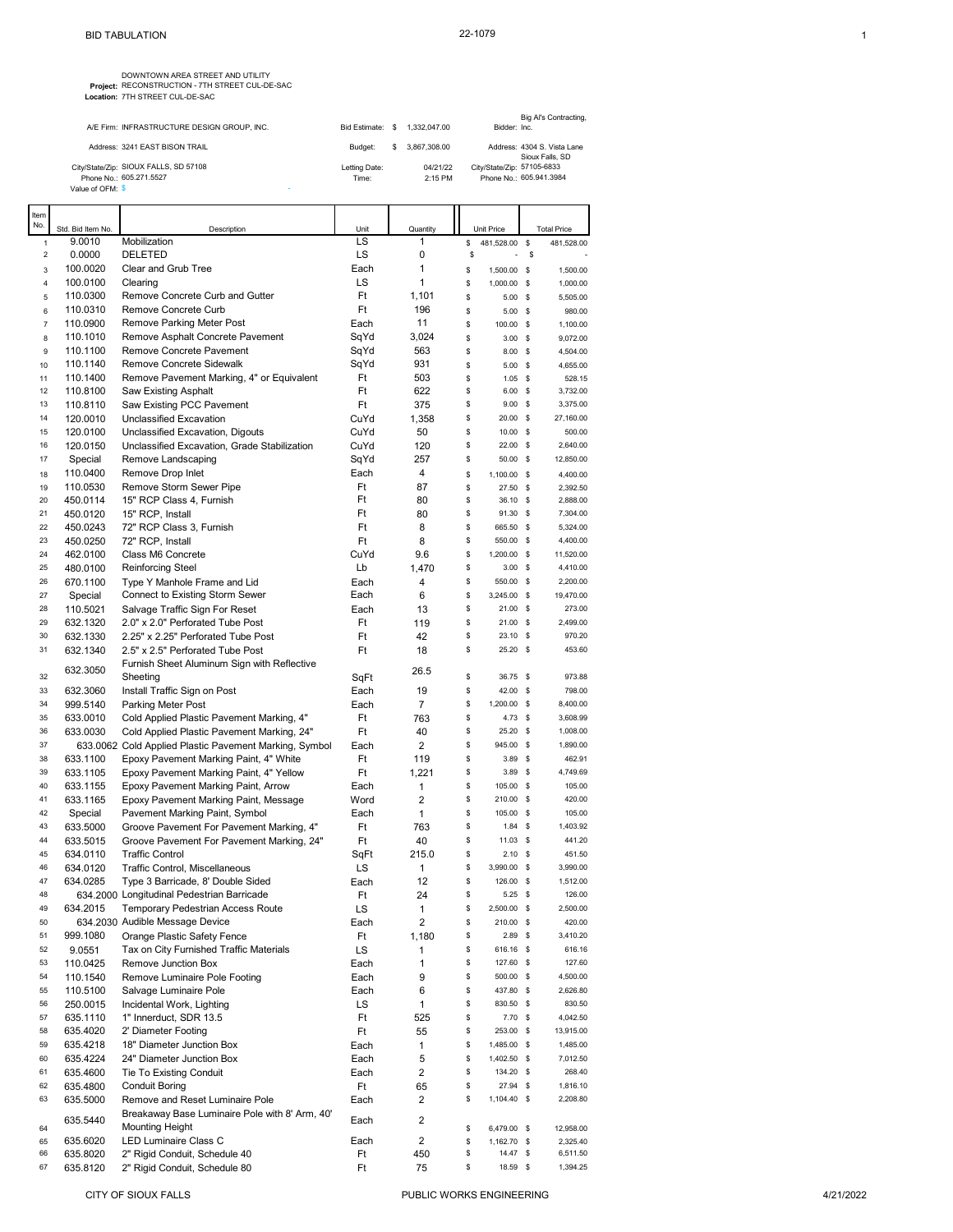| DOWNTOWN AREA STREET AND UTILITY                |
|-------------------------------------------------|
| Project: RECONSTRUCTION - 7TH STREET CUL-DE-SAC |
| Location: 7TH STREET CUL-DE-SAC                 |

|                  | A/F Firm: INFRASTRUCTURE DESIGN GROUP. INC. |               | Bid Estimate: \$ 1.332,047,00 | Bidder: Inc.               | Big Al's Contracting,                          |
|------------------|---------------------------------------------|---------------|-------------------------------|----------------------------|------------------------------------------------|
|                  | Address: 3241 EAST BISON TRAIL              | Budget:       | \$ 3.867,308.00               |                            | Address: 4304 S. Vista Lane<br>Sioux Falls, SD |
|                  | City/State/Zip: SIOUX FALLS, SD 57108       | Letting Date: | 04/21/22                      | City/State/Zip: 57105-6833 |                                                |
|                  | Phone No.: 605.271.5527                     | Time:         | $2:15$ PM                     |                            | Phone No.: 605.941.3984                        |
| Value of OFM: \$ |                                             |               |                               |                            |                                                |

| Item       |                      |                                                                                        |            |                    |          |                       |             |                      |
|------------|----------------------|----------------------------------------------------------------------------------------|------------|--------------------|----------|-----------------------|-------------|----------------------|
| No.        | Std. Bid Item No.    | Description                                                                            | Unit       | Quantity           |          | <b>Unit Price</b>     |             | <b>Total Price</b>   |
| 68         | 635.8200             | 2/2/2/4 AWG Aluminum Wire                                                              | Ft         | 775                | \$       | 4.16                  | \$          | 3,224.00             |
| 69         | 635.8455             | 1/C #12 AWG Copper Wire                                                                | Ft         | 1,015              | \$       | 0.95                  | - \$        | 964.25               |
| 70<br>71   | Special              | Remove and Relocate Private Luminaire Pole<br>Install 24 Single Mode Fiber Optic Cable | LS<br>Ft   | $\mathbf{1}$       | \$<br>\$ | 2,332.00<br>$1.28$ \$ | - \$        | 2,332.00<br>1,299.20 |
| 72         | Special<br>Special   | Install City Furnished Traffic Surveillance Camera                                     | LS         | 1,015<br>1         | \$       | 445.50 \$             |             | 445.50               |
|            |                      |                                                                                        |            |                    |          |                       |             |                      |
| 73         | Special              | Install Contractor Furnished Historic Street Light                                     | Each       | 4                  | \$       | 11,418.00             | s           | 45,672.00            |
| 74         | Special              | 3/4" x 8ft Copperweld Rod                                                              | Each       | 13                 | \$       | 275.00 \$             |             | 3,575.00             |
| 75         | Special              | RGB Lighting Column with Concrete Foundation                                           | Each       | 12                 | \$       | 16,038.00 \$          |             | 192,456.00           |
| 76         | Special              | Wall Step Light with Back Box and Remote Drive                                         | Each       | 5                  | \$       | 2,057.00 \$           |             | 10,285.00            |
| 77         | Special              | Monument Wall Wash Light                                                               | Each       | 1                  | \$       | 3,372.60 \$           |             | 3,372.60             |
| 78         | Special              | Incidental Work, Specialty Lighting                                                    | LS         | 1                  | \$       | 4,543.00 \$           |             | 4,543.00             |
| 79         | Special              | <b>DMX Belden Cabling</b>                                                              | Ft         | 1000               | \$       | 4.99                  | $\mathbf s$ | 4,990.00             |
| 80         | Special              | In-grade Junction Boxes                                                                | Each       | 8                  | \$       | 1,848.00 \$           |             | 14,784.00            |
| 81         | Special              | #12 THHN/THWN Copper Conductors                                                        | Ft         | 3000               | \$       | 0.95                  | - \$        | 2,850.00             |
| 82         | Special              | 1" PVC Schedule 40 Conduit, Trenching and Bac                                          | Ft         | 2000               | \$       | 8.54                  | - \$        | 17,080.00            |
| 83         | Special              | <b>DMX Splitter</b>                                                                    | Each       | 1                  | \$       | 3,685.00 \$           |             | 3,685.00             |
| 84         | Special              | Luminaire Control                                                                      | LS         | 1                  | \$       | 8,305.00 \$           |             | 8,305.00             |
| 85         | 120.0480             | Scarify and Recompact Subgrade                                                         | SqYd       | 2,112              | \$       | $1.05$ \$             |             | 2,217.60             |
| 86<br>87   | 120.6200             | Water for Granular Material                                                            | MGal       | 22.0               | \$<br>\$ | 26.25<br>26.25 \$     | - \$        | 577.50<br>47,118.75  |
| 88         | 260.1010<br>320.1210 | Aggregate Base Course                                                                  | Ton<br>Ton | 1,795<br>244       | \$       | 162.75 \$             |             | 39,711.00            |
| 89         | 320.1250             | Asphalt Concrete Composite, PG58-28<br>Asphalt Concrete for Patching                   | Ton        | 72                 | \$       | 194.25 \$             |             | 13,986.00            |
| 90         | 380.0070             | 9" NonreinForced PCC Pavement                                                          | SqYd       | 1,802              | \$       | 75.95 \$              |             | 136,861.90           |
| 91         | 380.3520             | 6" PCC Approach Pavement                                                               | SqYd       | 178                | \$       | 71.35 \$              |             | 12,700.30            |
| 92         | 380.4010             | 6" PCC Fillet Section                                                                  | SqYd       | 44                 | \$       | 96.45 \$              |             | 4,243.80             |
| 93         | 380.4070             | 9" PCC Fillet Section                                                                  | SqYd       | 63                 | \$       | 124.60 \$             |             | 7,849.80             |
| 94         | 380.6000             | Dowel Bar                                                                              | Each       | 32                 | \$       | $30.00$ \$            |             | 960.00               |
| 95         | 650.2100             | Special Concrete Curb and Gutter                                                       | Ft         | 142                | \$       | 61.65 \$              |             | 8,754.30             |
| 96         | 650.7000             | Concrete Curb & Gutter Type SF66                                                       | Ft         | 664                | \$       | 34.85 \$              |             | 23,140.40            |
| 97         | 650.7060             | Concrete Curb & Gutter Type SF69                                                       | Ft         | 509                | \$       | 42.45 \$              |             | 21,607.05            |
| 98         | 651.0060             | 6" Concrete Sidewalk                                                                   | SqFt       | 7,990              | \$       | $7.45$ \$             |             | 59,525.50            |
| 99         | 651.0560             | 6" Colored Concrete Sidewalk                                                           | SqFt       | 152                | \$       | 25.00 \$              |             | 3,800.00             |
| 100        | 651.0860             | 6" Accessible Curb Ramp Sidewalk                                                       | SqFt       | 361                | \$       | 16.50                 | - \$        | 5,956.50             |
| 101        | 651.6020             | Type A Detectable Warnings                                                             | SqFt       | 36                 | \$       | 105.00                | \$          | 3,780.00             |
| 102        | 831.0050             | Geotextile Fabric for Subgrade Stabilization                                           | SqYd       | 2,112              | \$       | 5.00%                 |             | 10,560.00            |
| 103        | 950.5000             | Adjust Manhole                                                                         | Each       | 8                  | \$       | 500.00 \$             |             | 4,000.00             |
| 104        | 120.6300             | Water For Vegetation                                                                   | MGal       | 14                 | \$       | 52.50 \$              |             | 735.00               |
| 105        | 731.0100             | Fertilizing                                                                            | Lb         | 20                 | \$       | $1.05$ \$             |             | 21.00                |
| 106<br>107 | 731.0210             | Weed Control - Project<br><b>Inlet Protection</b>                                      | LS<br>Each | $\mathbf{1}$<br>11 | \$<br>\$ | 525.00 \$<br>89.25 \$ |             | 525.00<br>981.75     |
| 108        | 734.0850<br>734.5010 | Sweeping                                                                               | Hour       | 40                 | \$       | 100.00                | - \$        | 4,000.00             |
| 109        | 734.6001             | Temporary Vehicle Tracking Control                                                     | Each       | 1                  | \$       | 1,500.00 \$           |             | 1,500.00             |
| 110        | 734.6006             | Concrete Washout Area                                                                  | Each       | 1                  | \$       | 1,000.00 \$           |             | 1,000.00             |
| 111        | 735.0110             | 1 Gallon Perennial Plant, Furnish and Plant                                            | Each       | 178                | \$       | $22.05$ \$            |             | 3,924.90             |
| 112        | 735.1000             | Shrub, Furnish and Plant                                                               | Each       | 20                 | \$       | 63.00                 | - \$        | 1,260.00             |
| 113        | 735.2225             | 2.5" Caliper Deciduous Tree, Furnish and Plant                                         | Each       | 5                  | \$       | 735.00 \$             |             | 3,675.00             |
| 114        | 735.5010             | 1 Gallon Ornamental Grass, Furnish and Plant                                           | Each       | 311                | \$       | 26.25 \$              |             | 8,163.75             |
| 115        | 999.5152             | Weed Barrier Fabric                                                                    | SqYd       | 407                | \$       | 2.10                  | S           | 854.70               |
| 116        | 999.5157             | 4" Depth Shredded Bark Mulch                                                           | SqYd       | 375                | \$       | 12.60 \$              |             | 4,725.00             |
| 117        | Special              | Modify Existing Block Retaining Wall                                                   | LS         | 1                  | \$       | 3,675.00 \$           |             | 3,675.00             |
| 118        | Special              | <b>Boulder Wall</b>                                                                    | LF         | 18                 | \$       | 483.25 \$             |             | 8,698.50             |
| 119        | Special              | Contractor Furnished Planting Soil                                                     | CuYd       | 132                | \$       | 200.00 \$             |             | 26,400.00            |
| 120        | Special              | Quartzite Cobble Paving                                                                | SqFt       | 1,565              | \$       | $21.00$ \$            |             | 32,865.00            |
| 121        | Special              | <b>Concrete Seat Wall</b>                                                              | LS         | 1                  | \$       | 45,000.00 \$          |             | 45,000.00            |
| 122        | Special              | Salvage and Relocate Sculpture Base                                                    | Each       | 1                  | \$       | 2,000.00 \$           |             | 2,000.00             |
| 123        | Special              | Salvage and Relocate Donor Pier                                                        | Each       | 3                  | \$       | 6,000.00 \$           |             | 18,000.00            |
| 124        | Special              | <b>Entrance Monument</b>                                                               | Each       | 1                  | \$       | 25,000.00 \$          |             | 25,000.00            |
| 125        | 110.1910<br>110.1970 | Remove Fire Hydrant<br>Remove Watermain                                                | Each<br>Ft | 1<br>371           | \$<br>\$ | 495.00 \$             |             | 495.00               |
| 126<br>127 | 120.1150             | Rock Excavation                                                                        | CuYd       | 15                 | \$       | $11.00$ \$            |             | 4,081.00             |
| 128        | 260.6010             | Granular Material                                                                      | Ton        | 20                 | \$       | 880.00 \$<br>22.00 \$ |             | 13,200.00<br>440.00  |
| 129        | 900.0101             | 6" DUCTILE IRON WATER MAIN                                                             | Ft         | 100                | \$       | 121.00 \$             |             | 12,100.00            |
| 130        | 900.0102             | 8" DUCTILE IRON WATER MAIN                                                             | Ft         | 298                | \$       | 143.00 \$             |             | 42,614.00            |
| 131        | 900.0103             | 10" DUCTILE IRON WATER MAIN                                                            | Ft         | 6                  | \$       | 409.20 \$             |             | 2,455.20             |
| 132        | 900.0402             | 6" MJ GATE VALVE WITH BOX                                                              | Each       | $\overline{2}$     | \$       | 2,068.00 \$           |             | 4,136.00             |
| 133        | 900.0403             | 8" MJ GATE VALVE WITH BOX                                                              | Each       | $\overline{2}$     | \$       | 2,739.00 \$           |             | 5,478.00             |
| 134        | 900.4500             | Valve Box Adjustment                                                                   | Each       | 6                  | \$       | 350.00 \$             |             | 2,100.00             |
| 135        | 900.0501             | 6" MJ ELBOW 11.25/22.5/45 DEGREE                                                       | Each       | 6                  | \$       | 469.70 \$             |             | 2,818.20             |